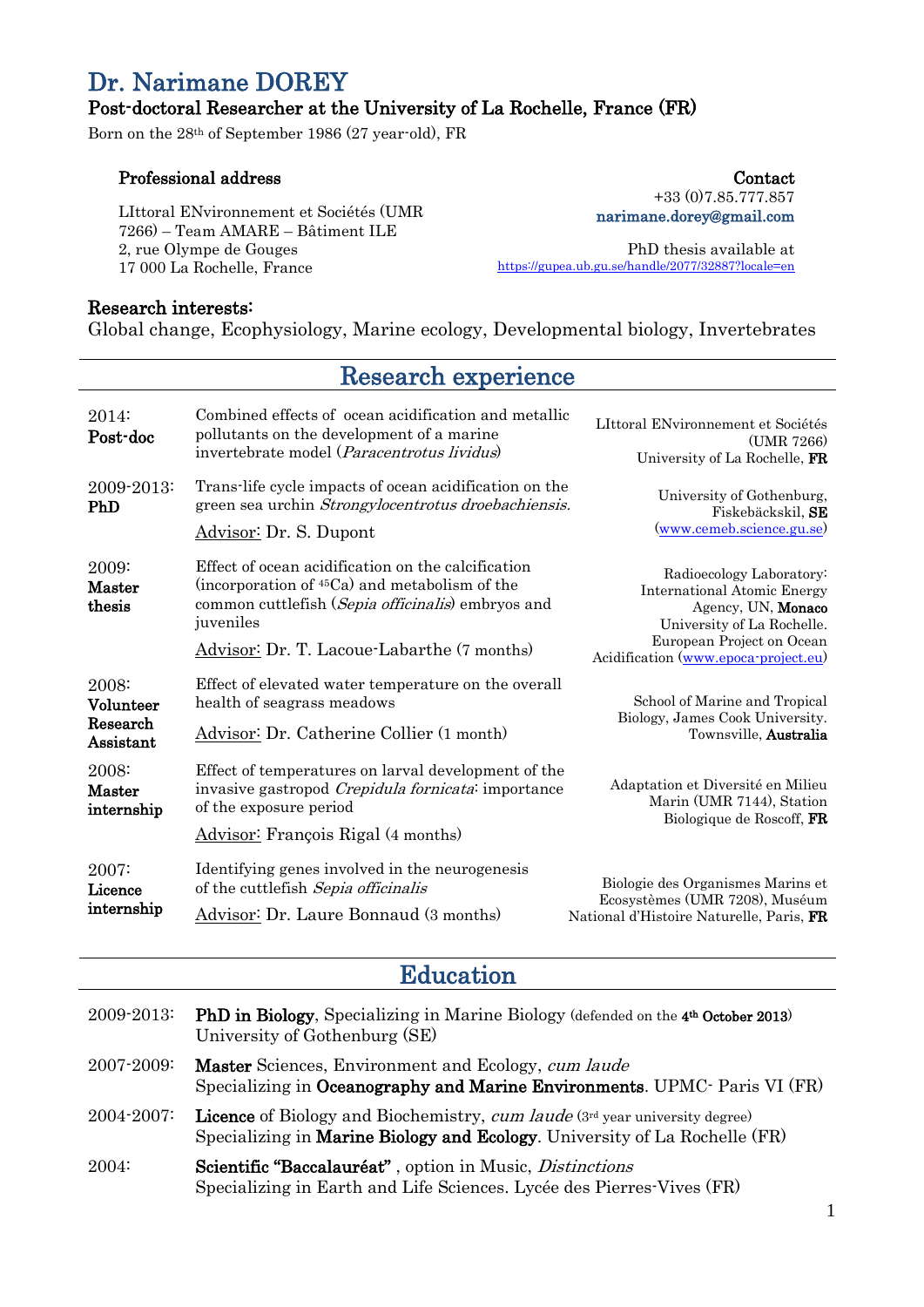# Technical skills

Laboratory cultures: Invertebrates (reproduction, early life-stages, adults) and Plants (phytoplankton, seagrasses) in controlled conditions (pH/temperature/light).

Carbonate seawater chemistry: Measurements (pH, DIC, alkalinity), Controlled manipulation, and Calculations of the system's parameters (e.g.  $pCO<sub>2</sub>$ ) using the package seacarb in R.

Ecophysiology: Growth, respiration (oxygen electrodes), microscopy, calcification (45Ca, polarized light, fluorescent calcein), photosynthesis (diving PAM).

Biostatistics: Laws of probability, Statistical tests (parametric and non-parametric), Analysis of Variance, Regressions (linear and non-linear), Multivariate analysis (PCA). Software: R.

Molecular/Cellular biology: DNA extraction, PCR/RT-PCR, in situ hybridization, cell cultures (echinoderm PMCs).

## Supervision, Teaching and outreach

Students supervision (training, daily supervision and edition of the final report)

- 2012: Emanuela Butera (University of Palermo, IT), Post-graduate internship (4 months). Carry-over effects of ocean acidification on the green sea urchin  $(S)$ . droebachiensis) development.
- 2011: Pauline Lançon (Institut Universitaire de Technologie, FR), Second year of study to become technical assistant (3 months). Effect of a broad-range of  $pCO<sub>2</sub>$  on the development of the green sea urchin S. droebachiensis.

#### Punctual teaching

2012, 2013: International post-graduate course: Marine Evolution under Climate Change [\(link\)](http://www.cemeb.science.gu.se/activities/courses/marine-evolutionary-biology-advanced-courses/cemeb-advanced-course-2012/). Organization, two 1-h lectures and 5-h practical course.

2010: Internal post-graduate workshop: Ocean Acidification best Practice Workshop – Carbonate water chemistry, Equilibrium, Manipulation, Measurements and Calculations. Organization, 3 hours of lectures and 2-h practical course.

#### **Outreach**

2011: Interview for the program *Naturmorgon* on Swedish national radio (SR P1): The green sea urchin – their exciting life-cycle and their future in more acidic oceans. Aired on 2011-03-19 [\(link\)](http://sverigesradio.se/sida/avsnitt/61517?programid=1027).

## Awarded grants

| Travel grant:<br>$14.200$ SEK $[\sim]1600 \in ]$ | Adlerbertska Stipendiestiftelsen to participate in the 3rd<br>International Symposium on the Ocean in a High-CO <sub>2</sub> World.<br>Monterey (USA), Sept. 2012. |
|--------------------------------------------------|--------------------------------------------------------------------------------------------------------------------------------------------------------------------|
| Mobility grant:                                  | CeMEB for a two-weeks' visit to Fred Wilt's lab, <b>Berkeley</b>                                                                                                   |
| $20.000$ SEK $[~23006]$                          | University (USA) to learn sea urchin cell culture in Jan. 2012.                                                                                                    |

## Languages - Miscellaneous

- Native French speaker; English: Fluent, knowledge of the scientific vocabulary (TOEFL.ITP: 567/660, March 2006); Spanish: Read, Spoken; Swedish: Elementary.

- PhD-student representative at the Department PhD-student Council (2011-2012) and of the Department at the Science Faculty PhD-student Council (2011-2012, subst. 2012-2013).

<sup>-</sup> Gymnastic leader for children (4 to 5 years old) in a local sport club for 3 years (2010-2012, Skaftö GOIF – SE, non-profit contribution).